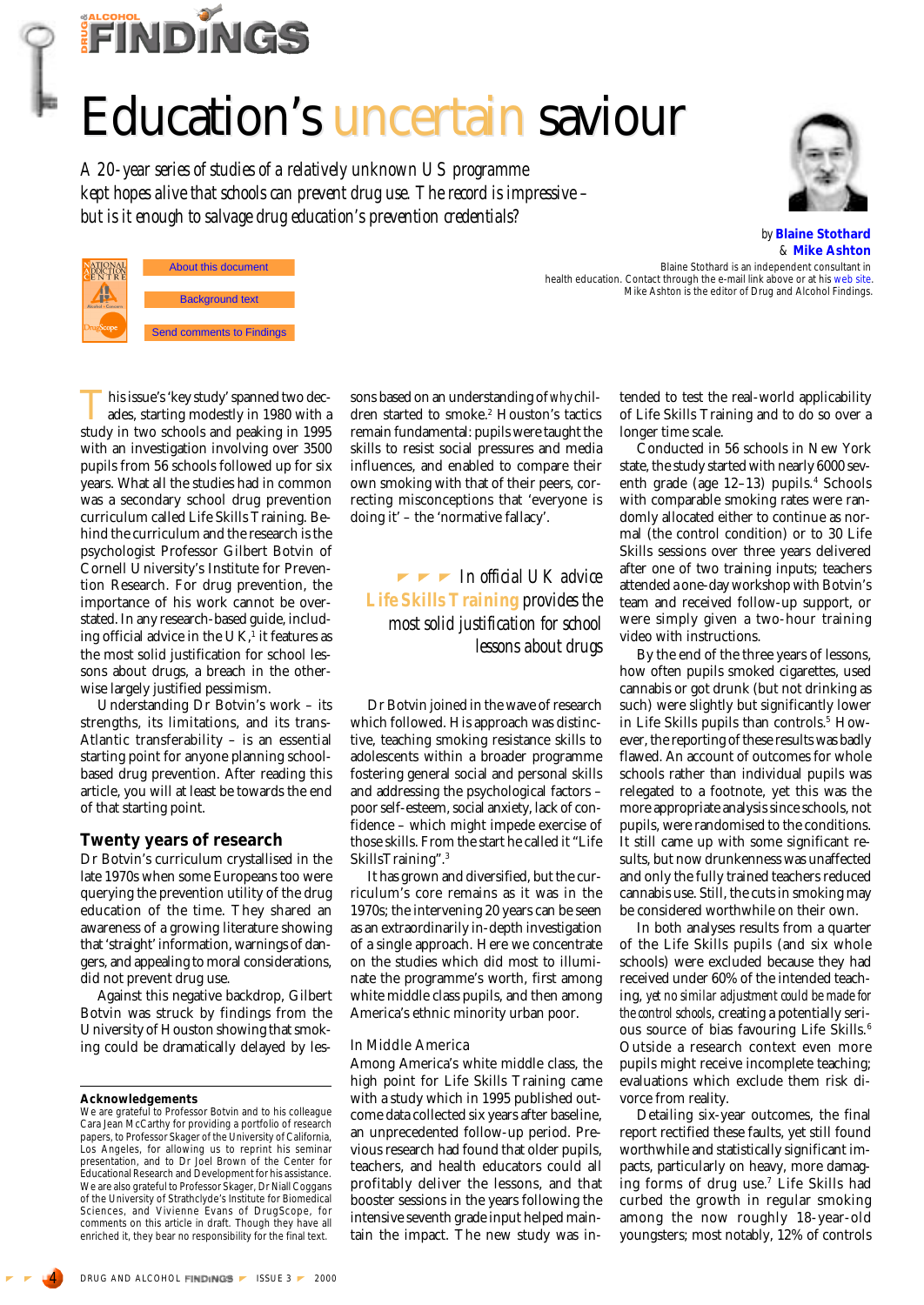smoked a pack a day compared to just 9% of the Life Skills pupils whose teachers had been video-trained. Though this is the recommended method, reductions in heavy smoking among pupils whose teachers had been personally trained were not significant. The 3% reduction in weekly cannabis use (6% versus 9% in controls) also failed to reach significance. Drinking as such was unaffected, though fewer Life Skills pupils admitted frequent drunkenness. The most convincing curbs were in regular use of two or more of alcohol, tobacco or cannabis. For example, compared to controls half as many Life Skills pupils (3% versus 6%) smoked, drank and used cannabis weekly.

The findings suggest that teachers can take the Life Skills manual and materials and end up with worthwhile, lasting curbs on regular smoking and multi-drug use and perhaps also problem drinking, curbs which if they outlast the teenage years could help preserve physical health throughout life.

Across the poverty/race divide

Life Skills Training was first developed and tested among mainly white middle class pupils from intact suburban and rural families. Exploratory studies suggested that basically the same curriculum amended only in technical (reading level) and cosmetic ways (illustrative examples and role-play situations) would be suitable for America's black and Latino urban poor.

Thoughnot the largest study of these groups, the most intriguing was a smallscale trial which tested the amended curriculum against a 'culturally focused' one designed from the ground up for ethnic minority pupils. Using techniques similar to Life Skills, it sought to affect the same skills and psychological variables over the same number of sessions with the same seventh-grade age group.

But instead of whole classes, it "targeted high-risk students" using a group counselling format.8 Stories ancient and modern told how "heroes" had used life skills to overcome feelings of alienation and hopelessness similar to those afflicting America's urban poor. There was no place for drug-related knowledge, not even the data Life Skills used to correct the 'normative fallacy'. The two skills curricula were com-

#### **Golden Bullets**

#### *Essential practice points from this article*

Life Skills Training can result in **lasting curbs** on regular smoking, multi-drug use and problem drinking which could help preserve physical health throughout life.

However, there is **insufficient consistency** in the findings to be confident that implementing Life Skills **will** cut legal or illegal drug use, only that it can do and has done, most consistently in relation to smoking.

 $\triangleright$  Keys to the programme's successes seem to be its intensity, use of booster sessions, **interactivity**, emphasis on **skills**, and its potential for delivery by peer leaders.

Even the best school programmes usually only achieve **delays** and **small reductions** in the extent and intensity of drug use. Nevertheless, thousands of lives could saved at lower cost than many medical interventions.

Use prevention effects are gained by correcting misconceptions about the normality and acceptability of drug use, improving drug-related knowledge and assertiveness in using drug refusal skills, and heightening anti-drug attitudes – all **drug-specific variables**. General skills and psychological variables seem less relevant.

Whether any such programme can prevent **drug problems** is an open question; for Life Skills the evidence is strongest in relation to heavy smoking and drinking to intoxication.

Normalisation of drug use creates a need for approaches which do not assume that personal and social **deficits** lead to drug use and for research and programmes permitted to adopt **harm reduction** objectives.

 $\Box$  To prevent serious drug problems, rather than universal programmes it may be more cost-effective to **target the few** potentially affected pupils with individualised help while still providing drug **education** to all.

British schools could profitably adapt elements of Life Skills' teaching **methods** and **content**, especially as much of it could double as a general personal and social skills curriculum, but the full programme is unlikely to be considered appropriate or to be implemented.

pared with a much shorter informationonly intervention which did tackle the 'normative fallacy'.9

There were two key questions. First, would the longer interventions perform better than the information-only option? If not, it would be a strong indication that, for these pupils, skills teaching was a waste of resources. In fact, the skills-based approaches did add value, curbing the growth of drinking and drunkenness over the two years of the study as well as intentions to drink in future, though cannabis use and intentions were unaffected.10

The second issue was whether the major overhaul produced better results than the adaptation. On all the current drinking measures, the culturally focused curriculum did outperform Life Skills Training – *even though no drug knowledge was imparted* other than incidentally.

The data appeared to vindicate Dr Botvin's focus on improving the skills and psychological variables thought to underlie drug use – a result tarnished only by the fact that he was unable to show most actually *had* improved. The culturally focused curriculum's failure to increase self-esteem and self-efficacy is particularly disappointing, given that his own work highlights these as risk factors among the urban poor.<sup>11</sup>

Variables which did change as expected were how often pupils said they assertively refused drugs in a range of situations and their preferences for risktaking. Along with stronger anti-drinking attitudes, the analysis suggested that these underpinned at least part of the programmes' impacts on current and anticipated drinking.

Methodological defects included the fact that just 60%f the 757 seventh-graders who supplied baseline data could be re-surveyed two years later. The information-only sample also included far more Latinos, a third as many black pupils and many more intact families than the skills interventions samples. If black pupils respond better to skills interventions – or to *any* intervention – than Latinos, this alone could account for their apparent superiority. Lastly, *schools* were allocated to conditions whose outcomes were analysed by *pupil*.

A later study tested the amended Life Skills curriculum against control schools' usual teaching.12 The racial mix of the samples differed in the *opposite* direction to the previous study, providing a partial check on whether this had been a source of bias. Shortly after the intervention, compared to controls Life Skills pupils evidenced less frequent drinking, smoking and cannabis use, as well as drinking less alcohol on each occasion and reporting fewer episodes of drunkenness. Effects were not large, but did coalesce into a 9% reduction (15% v. 24%) in the numbers using all three drugs at least once a month.

2000 | ISSUE 3 | DRUG AND ALCOHOL FINDINGS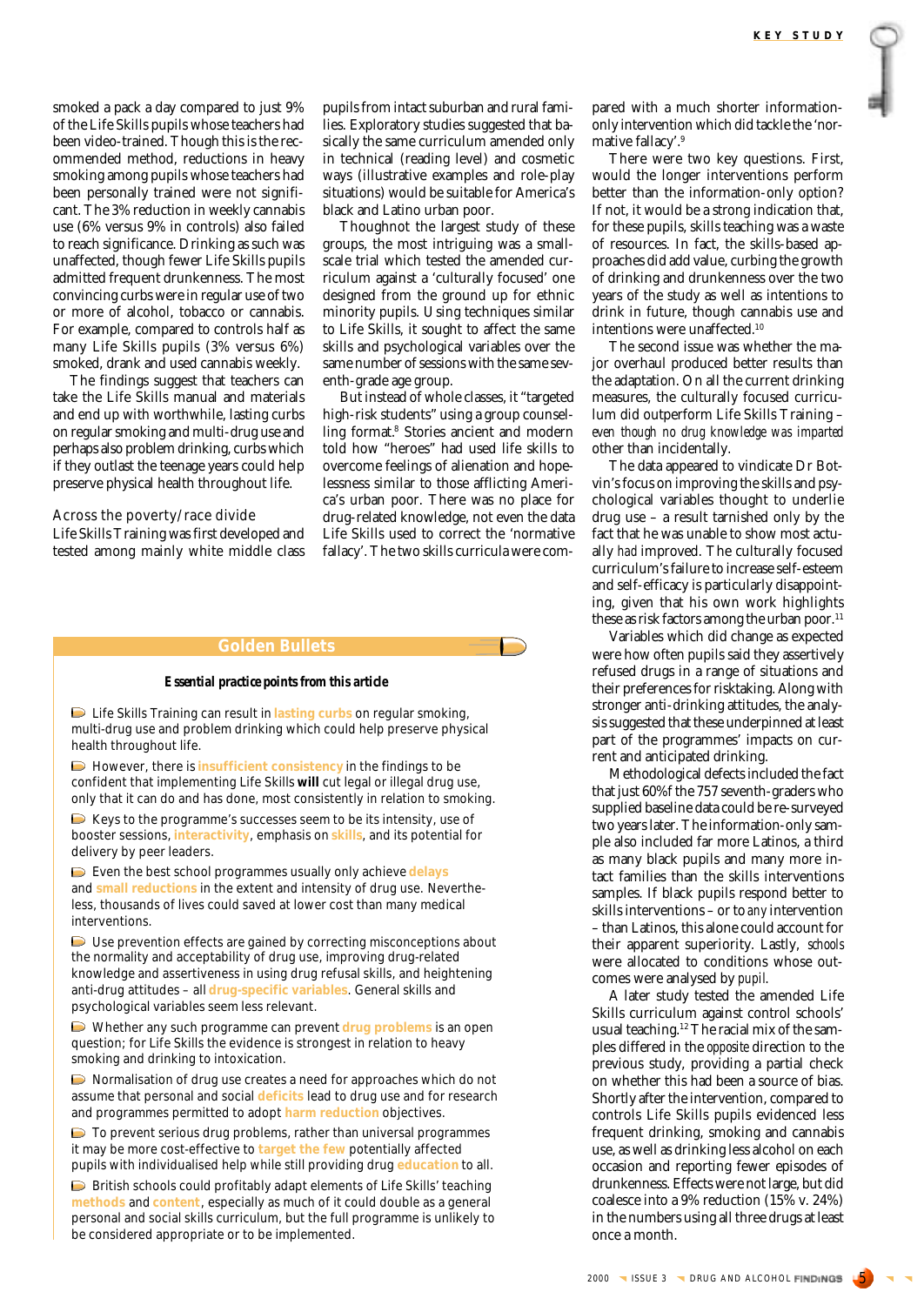The evidence is far from conclusive, but it does seem that Life Skills Training transfers across America's poverty/racial divide, producing worthwhile impacts on smoking and drinking which can nevertheless be improved on by programmes thoroughly tailored to the pupils, their social environments and cultural traditions.

## **Gaps in the evidence**

Though methodologically advanced,13 the Life Skills studies suffered from problems common to much prevention evaluation, and their thoroughness exposed weaknesses which might otherwise have remained hidden. Here we deal with issues pertinent to the studies as a whole.

#### Does it really work?

Most fundamentally, does the accumulated evidence really prove Life Skills Training reduces drug use? Some eminent voices are unconvinced.

Dennis Gorman, then of the US Rutgers University Center for Alcohol Studies, has argued that in successive evaluations the goalposts were shifted, in two ways. $14$ First, what counts as success was reformulated to match the positive findings, perhaps most questionably in claims based on the use of several drugs when results for each individual substance were disappointing. Second, positive outcomes have been manufactured by excluding pupils who re-

## ceived incomplete teaching.

He also raised the issue of what counts as scientific proof. A varied heap of positive findings is used to back the generalised claim that Life Skills Training 'works', while the probably equally large heap of negative findings is discounted. Yet no amount of individual findings can prove the programme is and will be effective, only that it *has* been effective in certain ways at certain times with certain groups. Equally, at other times, in other ways, and in other circumstances, it has *not* been shown to have been effective.

Though valid, such criticisms perhaps understate the difficulty of proving effectiveness without excessive controls which undermine real-world relevance; perhaps it is justifiable to place more weight on the hard-won positives. And there is at least one relatively consistent stream of positive findings – with respect to smoking, the programme's original target. This may not be accidental (*[Cracks in the theory](#page-5-0)*).

The bottom line? There is insufficient consistency in the findings to be confident that implementing a Life Skills programme *will* cut drug use, only that it *can* do and has done, especially in relation to smoking.

#### How does it work?

Confidence that something *has* worked is greatest when we can see *how* it worked – that a push at one end of a line of cards

# **What is L at is Life Skills Training?**<br> **Explosive** it as a "substand"

Life Skills Training's publishers describe it as a "substance abuse prevention/competency enhancement program designed to focus primarily on the major social and psychological factors promoting substance use/abuse". 65 It consists of 15 45-minute classes implemented either in the equivalent of year seven (ages 11-12) or year eight in British schools, followed by ten and then five booster sessions in the next two years.

Specific aims are to:

**provide the skills to resist social (peer) pressures to smoke, drink and use** drugs;

- $\blacktriangleright$  help develop self-esteem, self-mastery, and self-confidence;
- $\blacktriangleright$  enable children to effectively cope with social anxiety;
- $\blacktriangleright$  increase knowledge of the immediate consequences of substance use.

The lessons cover: **personal self management skills** (solving problems, managing emotions, achieving goals); **social skills** (communication, interacting with others, boy/girl relationships, assertiveness); **drug-related information and skills** (knowledge, attitudes, normative expectations, skills for resisting drug offers, media influences, advertising pressures to use drugs).

Rather than a supplier of facts, the teacher's major role is that of skills trainer or coach, imparting skills through instruction, demonstration, role play, practice, extended practice in the form of homework assignments, feedback, and social reinforcement. In its information content the curriculum concentrates on the facts adolescents react to most readily, such as the immediate trates on the facts adolescents react to most readily, such as the immediate<br>negative results of drug use and how many of their peers use drugs, rather than long-term health consequences. Materials include a detailed teacher's student guide, and audio cassettes with relaxation exercises. manual, a student guide, and audio cassettes with relaxation exercises.



**Professor Gilbert J. Botvin: developed Life Skills Training and researched its impact for over 20 years.**

really did cause the last one to fall when we can see the intervening cards tumbling. Without this chain of 'mediating variables', there is always the suspicion that something else caused the outcome.

Life Skills' intervening cards derive from its theory of how drug use develops and how it intervenes in that development. For this theory, the most disappointing results are the curriculum's inconsistent impacts on the skills and psychological variables through which it is supposed to influence drugtaking.

Evidence is strongest for the knowledge and skills most closely related to drug use, which also tend to be those susceptible to classroom teaching: students' awareness of how (ab)normal drug use is and of its social acceptability; drug-related knowledge; knowing about social skills as opposed to practising them; and assertiveness in refusing drug offers as opposed to general assertiveness. Among the remainder, the most consistently documented is increased antidrug attitudes.

In contrast, significant impacts have generally not been seen on psychological variables such as self-esteem and selfconfidence nor on *general* skills like assertiveness and decision-making. The problem is that these go to the heart of what makes Life Skills distinctive – locating drugspecific content within "a large context of social skills kids need to navigate the minefield of adolescence".15

Showing that some mediating variables changed in ways *thought* to reduce drug use is not enough to prove these actually *caused* the reduction. The two Life Skills studies which tested causality more directly found evidence of a role for assertiveness in using drug refusal skills, anti-drug attitudes, drugrelated knowledge, and correcting youngsters' misconceptions about the normality and social acceptability of drug use – all drug-specific variables.<sup>16, 17</sup>

Several explanations have been advanced to account for these failures. Those which leave the underlying theory intact either do not account for all the findings or cast doubt on positive as well as negative findings. A more damaging explanation is that skills and psychological variables not directly related to decisions about drugtaking have little impact on those decisions, perhaps why a review found programmes which focus on drug-related skills about as effective as broader programmes.18 However, as in Dr Botvin's studies, the yardstick was drug use;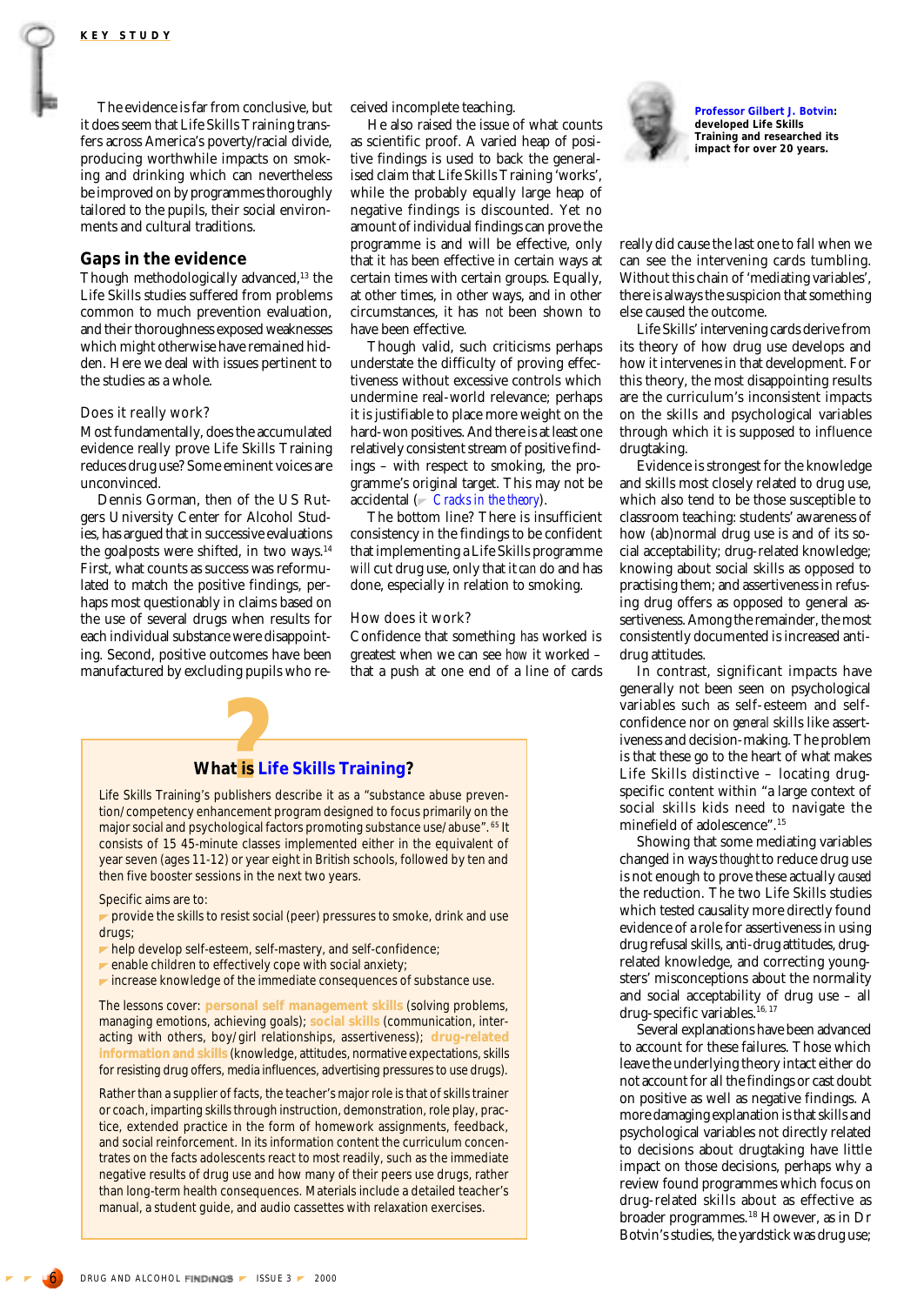

**Life Skills Training has a far better research record yet remains undersold compared to programmes such as D.A.R.E. – contrast the opening pages from their respective web sites.**



ignoring general variables and skills might leave pupils vulnerable to drug *problems*.

The usual methodological problems Remaining methodological shortcomings are endemic in schools-based prevention research. Though comonly done, analysing outcomes in terms of *pupils*, but allocating *schools* to control and experimental conditions, risks mistakenly finding an intervention successful. However, the reverse – shrinking the sample down to a handful of schools – risks missing an effect when there really was one.

Often control and Life Skills groups differed substantially; too little is known about children's development to be able to adequately adjust for this uneven playing field. Typically Life Skills Training has been compared against 'business as usual' in control schools, an unknown quantity. If this is ineffective or worse, then Life Skills had a head start.

Certainly in some (and probably most) studies data was collected by the research team who presumably also analysed the results. We are not told whether they knew which pupils had or had not received Life Skills Training; 'blinding' to such knowledge is an important safeguard against bias. Lastly, Dr Botvin has tested his own programme and benefited from its sales and from associated training; independent evaluation is always preferable.<sup>19</sup>

# **A way to cut drug-related harm?**

Putting methodological queries to one side, there remains the issue of the *practical* as opposed to the statistical significance of the findings; in particular, whether Life Skills Training can cut drug problems as well as drug use, and whether the degree to which it can do so warrants the investment.

## Mixed findings on problematic use

Life Skills Training's accolades have been received from assessors whose yardstick was use prevention rather than problem reduction, and its formally documented drug use outcomes have been limited to tobacco, alcohol and cannabis. For many the more pertinent issue is whether reduced use translates into less damaging use of the same or of other substances.

Whether Life Skills Training prevents heavy use of its target drugs is obscured by the reporting of a frequency index conflating the range of use levels. Where frequency has been specified, results have been mixed for regular or recent use of tobacco, and though rates of drunkenness have been reduced,<sup>20</sup> heavy drinking as such has not and neither has frequent cannabis smoking.21

Nevertheless, especially with respect to smoking, any reduction in use is a health bonus. Dr Botvin has estimated that nationwide the small % of youngsters prevented from regular smoking would mean 60,000 to 100,000 fewer deaths each year, an estimate derived from white middle class populations.22 In his largest study of disadvantaged minority youth, post-intervention measures showed Life Skills curbed the increase in past-month smokers by 2%.<sup>23</sup> No study of a similar population gives us any clues about whether this would have been maintained, and past-week and past-day smoking were unaffected. On this basis few lives would be saved, but a longer follow up might have proved more encouraging.

Whether the curriculum leads to reduced use and fewer problems with drugs such as cocaine and heroin is even less clear. The few Life Skills studies measuring intention to use these have produced unconvincing results<sup>24, 25</sup> and one measuring actual use has apparently remained unpublished.<sup>26</sup>  $\blacktriangleright$  page 16

2000 | ISSUE 3 | DRUG AND ALCOHOL FINDINGS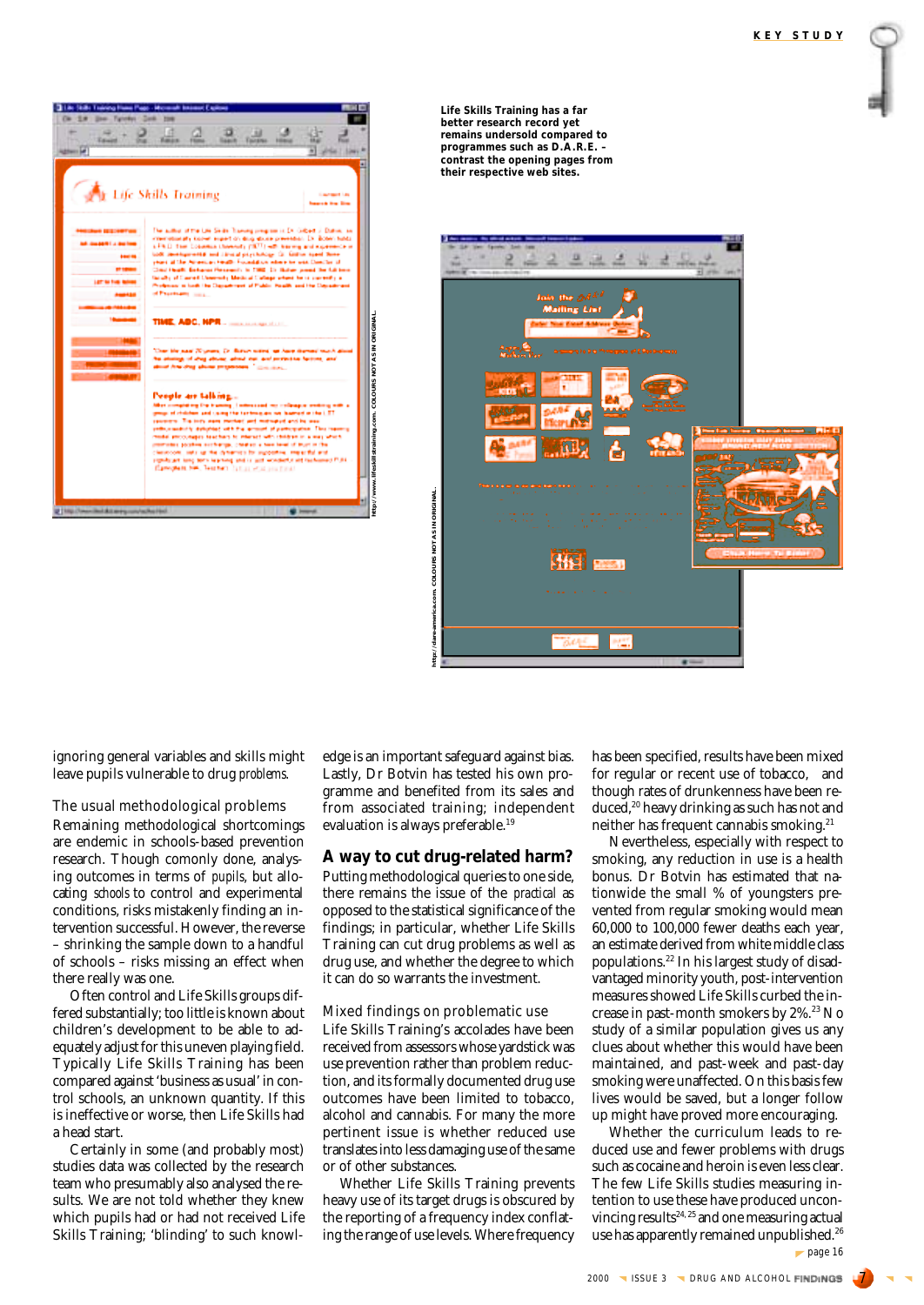<span id="page-4-0"></span>**SECOND SIGHT**

# **Right methods, wrong objectives A reaction from one of our expert advisers**



*Life Skills foists a ready-made adult*

*decision on pupils rather than trusting them to decide for themselves*

*by* **Adrian King** InForm Drug Education Consultancy

Despite a US policy environment hostile to balanced drug education, Life Skills Training addresses some of the general factors – poor self-esteem, social anxiety, lack of confidence – which feed drug (and other) problems. Moreover, it has pioneered or finessed teaching methods from which we have all learnt. But basic contradictions undermine this endeavour.

The most basic contradiction is that it foists a ready-made adult decision on pupils rather than trusting them to decide for themselves. While our avowed aim may be to enhance freedom of choice and empower young people to resist manipulation, distrust of their judgement when it comes to illegal drugs, allied to society's aversion to drug use, drives a search for ever more effective ways to constrain and manipulate young people's choices. We aim to produce responsible, rational and confident adults in full control of their behaviour; drug education aimed at changing behaviour by reducing freedom of choice undermines this objective.

Young people know when they are being trusted to think for themselves – and when they are not . The older they get, the more they reject education which assumes that only manipulation and control can prevent their making the wrong decisions, and which presents them with ready-made rights and wrongs, as if we had failed them so badly that they cannot work these out for themselves.

On other sensitive issues – politics, religion, abortion – teachers employ very different strategies: identifying objectivity, ensuring factual accuracy, inviting balance, neutral 'chairing' of discussions, etc. In contrast to illegal drugs, we trust young people to decide whether to rob, rape, or mug. Too many adults commit such crimes, yet there is no drive for lessons encourag-

ing children to 'say no' to mugging, no guidelines on anti-mugging education, no Anti-Mugging Czar to cordinate policy.

From this point of view, the issue is not how we can prevent drug use, but how can we modify our aims in such a way as to convey unstinting trust in young people's abilities to develop the judgement, skills and motivation to make their own choices about their behaviour, and to take responsibility for those

choices. Measures of effectiveness would then shift from the behaviour of young people, to the quality of the developmental opportunities we provide. Paradoxically, this may do more to equip them to live safely in a world where drug use and illegal activity present real dangers.

Whatever we do, many young people will continue to try illegal drugs. Educators cannot support and must not collude with this, but neither can we avoid asking what 'prevention education' does for those it fails to deter. An approach predicated on mistrust risks alienating those in greatest need. Its 'success' may be hollow indeed if it only affects those unlikely in any event to become long-term, problem users.

Dr Botvin's research presumes the desirability of preventing certain predetermined behaviours; the National Healthy Schools Standard launched last October recognises that we can do better than that. To respect young people enough to educate them according to the needs they themselves identify may be more effective, and invite more worthwhile criteria for success.

**A leading British practitioner argues that targeting drug use prevention may be just the way to miss hitting that target.** page 7

Lacking directly relevant evidence, we have to fall back on what is known about how early use of alcohol, tobacco and cannabis relate to later drug problems. Some research supports a role for these as 'gateways' drugs, implying that preventing their use will also prevent later use of drugs such as cocaine and heroin, but the evidence is contested.27 British medical bodies interpret it as suggesting that early smoking and drinking do not in themselves act as gateways, but can form part of a syndrome of conduct problems leading to deviancy of various kinds, including illegal drug use.<sup>28</sup>

Perhaps it is not *whether* early use occurs, but *how* early. In Britain early heroin users also tend to have been early smokers and drinkers.29 US research has shown that delaying the onset of drug misuse – which will generally mean cannabis use – is associated with reduced risk of later problems with illegal drugs.<sup>30</sup> But we do not know whether early use causes later use, even less whether 'artificially' (eg, through classes aimed at this end) delaying the onset of drug use will prevent later drug problems. Absence from school and a disregard for drug education suggest that classroom lessons would not have diverted contemporary young British heroin users.<sup>31</sup>

The upshot is unsatisfactory uncertainty. Whether Life Skills Training – or any similar programme – can prevent drug problems is an open question, with the evidence strongest in relation to heavy smoking and drinking to intoxication. This vagueness is unlikely to be dispelled until researchers focus on later drug problems rather than adolescent drug use as their key outcomes.<sup>32</sup>

# Are the costs justified?

Even if school programmes do cut drug problems, there are other routes to the same end which may absorb less of society's monetary fuel. Here we can draw on a costbenefit analysis of school-based prevention from the respected US RAND institute.<sup>33</sup> This relied partly Dr Botvin's work precisely because it was among the most convincing demonstrations of the effectiveness of such programmes.

RAND combined Life Skills' long-term outcomes with those from another programme to estimate the savings to US society from cuts in cocaine consumption, heavy drinking, and smoking. Per \$ spent, savings totalled anywhere from \$1 to \$9, with a best guess of nearly \$4. Though comparable to estimates for enforcement, this is under half the return of \$10 per \$ spent on treating heavy cocaine users – and that estimate suffers from a far smaller margin of uncertainty. More positively, RAND also estimated that prevention would cost \$20,000 per life saved by cutting smoking alone, well within the accepted figure for justifying health interventions.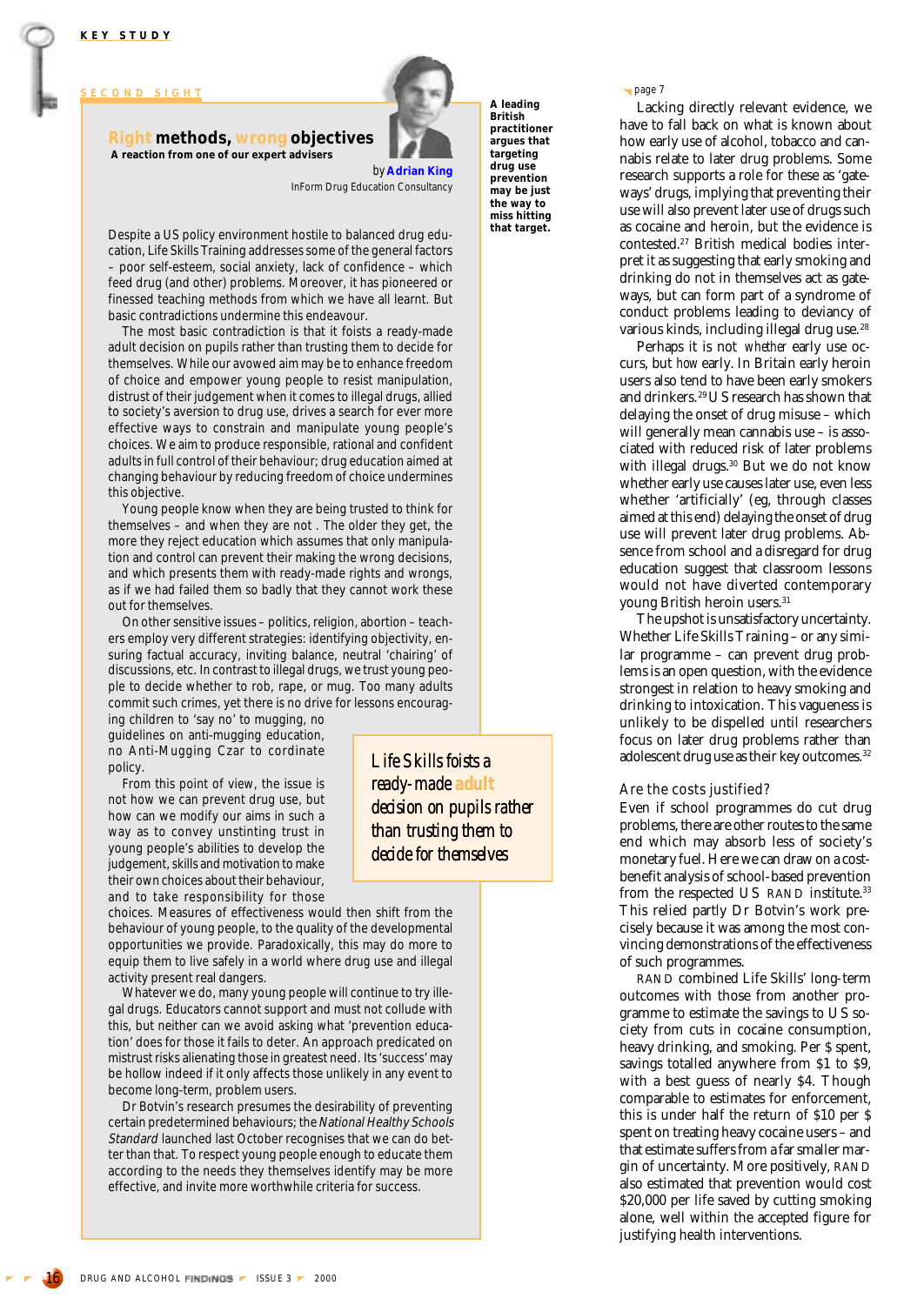<span id="page-5-0"></span>The key factor in these calculations is that while (especially for legal and more accepted forms of drug use) anticipated use reductions from prevention are modest,<sup>34</sup> so too is the cost of achieving them. Administrations with US-style drug problems might still be tempted to invest instead in the more secure and greater benefits of treatment. However, RAND's estimates omit an important benefit of preventing drug problems – also preventing the unhappiness, wasted years and lost lives which often precede drug treatment, and which treatment cannot recover.

In Britain perhaps the most optimistic substance use trend has been the reduction in child deaths attributable to solvent misuse. This appears to have been as much due to supply reduction as to demand reduction measures such as drug education.<sup>35, 36</sup>

# **Cracks in the theory**

When a theory-based intervention produces inconsistent outcomes and few findings support its hypothesised causal chain, a possible explanation is that the theory is wrong. Underlying most life skills approaches are theories which start with psychological deficits and underdeveloped social and personal skills, and end with the drug use these are thought to cause. A fundamental readjustment would entail moving one or both of these end points. The more fixed is the outcome end – the 'no drug use' objectives to which any officially backed US education programme must subscribe.

Life Skills' record may have been held back by a clash between its broad personal development content and these narrow objectives. Even if it produces well balanced, socially skilled youngsters, such youngsters may still try drugs.37 Sceptics argue that drug experimentation is neither a sign of social or psychological deficits nor of an inability to resist drug offers ( *[It's normal](#page-6-0)*). If this is the case, then targeting these 'risk' factors is bound to lead to disappointing drug use outcomes, perhaps even the opposite of what's intended.<sup>38, 39</sup> Had Dr Botvin been able to pursue and measure 'responsible drug use' (which in one paper he suggests is the more feasible goal $40$ ) he may have found more encouraging results.<sup>41</sup>

At a deeper level is the contradiction within any programme which seeks a *fixed* outcome (not trying drugs) by *widening* the scope for independent decision-making and freedom to act. Teaching drug refusal skills

> *Even if Life Skills produces well balanced, socially skilled youngsters, they may still try drugs*

is teaching pupils how to implement a decision made for them, not how to make decisions for themselves. That argument is advanced by educators in Britain (*[Right](#page-4-0) [methods, wrong objectives](#page-4-0)*) and in America, 42 with greater credibility the older are the children.

Another contradiction, which Life Skills suffers from less than other programmes, lies between the concern for child welfare purported to motivate drug prevention and the facts about the gravest threats to that welfare. These are tobacco, alcohol and motor cars, not illegal drugs, and not all illegal drugs and methods of use are equally risky.

If these structural weaknesses do undermine Life Skills' credibility with pupils, it would be no surprise that it works best where the contradictions are least – cigarette smoking. Here instead of reinforcing adult norms it challenges them, and does so clearly in the best interests of the pupils.

**Some of Life Skills Training's most impressive results were recorded by peer educators after teaching the course to eighth grade pupils (age 13–14) and running booster sessions. As well as outperforming controls, they outperformed teachers.**



# **Practice implications**

If we are to invest in school-based drug prevention, what does 20 years of research on Life Skills Training tell us about how to do it? Here the lessons are clear and accord with European experience: make it interactive; keep at it; use peer leaders; and don't expect too much – postponement and small reductions in the extent and intensity of drug use are more achievable than wholesale prevention of use.

#### Interactivity and persistence

On the evidence from Life Skills and other studies, the most important feature of effective drug education is interactivity – encouraging and responding to the twoway communication between pupils and teachers and between pupils.43, 44 Life Skills' acceptability in suburbia and in deprived urban environments says much for its flexibility, a virtue which probably derives from highly interactive methods which reveal what pupils know, believe and feel, and enable these to be reflected in the lessons.45

What of allowing lessons to be led by pupils themselves? One of Dr Botvin's most thought-provoking studies was a oneyear follow-up of seventh graders exposed to Life Skills Training led either by older peers or by teachers; half the schools ran booster sessions the following year.46 *Only when basic and booster sessions had been led by peers* were there any significant reductions relative to controls in smoking, amounts drunk, or cannabis use. Some of the cuts were substantial and in relation to smoking involved every measure from monthly through to daily use. The results broadly held even when peer leaders were compared with just those teachers who had taught the lessons as intended.

On the core skills-teaching and interactivity dimensions, the youngsters may have been less inhibited than teachers versed in conventional teaching and unwilling to selfdisclose to pupils for whom they held a control responsibility. Pupils are also likely to self-censor communication which might suggest to a teacher that they are unduly familiar with or interested in illegal drugs.

Peer education *may* confer benefits, but certainly carries risks – of unsound messages, classroom disorder, and lessons not being taken seriously. It works best if peer leaders are slightly older than their pupils, well prepared and supported, and supervised by adults who let them take the lead while maintaining classroom order. Dr Botvin's team made extensive efforts to meet these requirements.47, 48

This study also (at least for peer education) confirmed the role of 'booster' sessions in the two years following the basic course, which an earlier study had found to roughly halve the rate at which pupils moved to weekly or daily smoking.<sup>49</sup>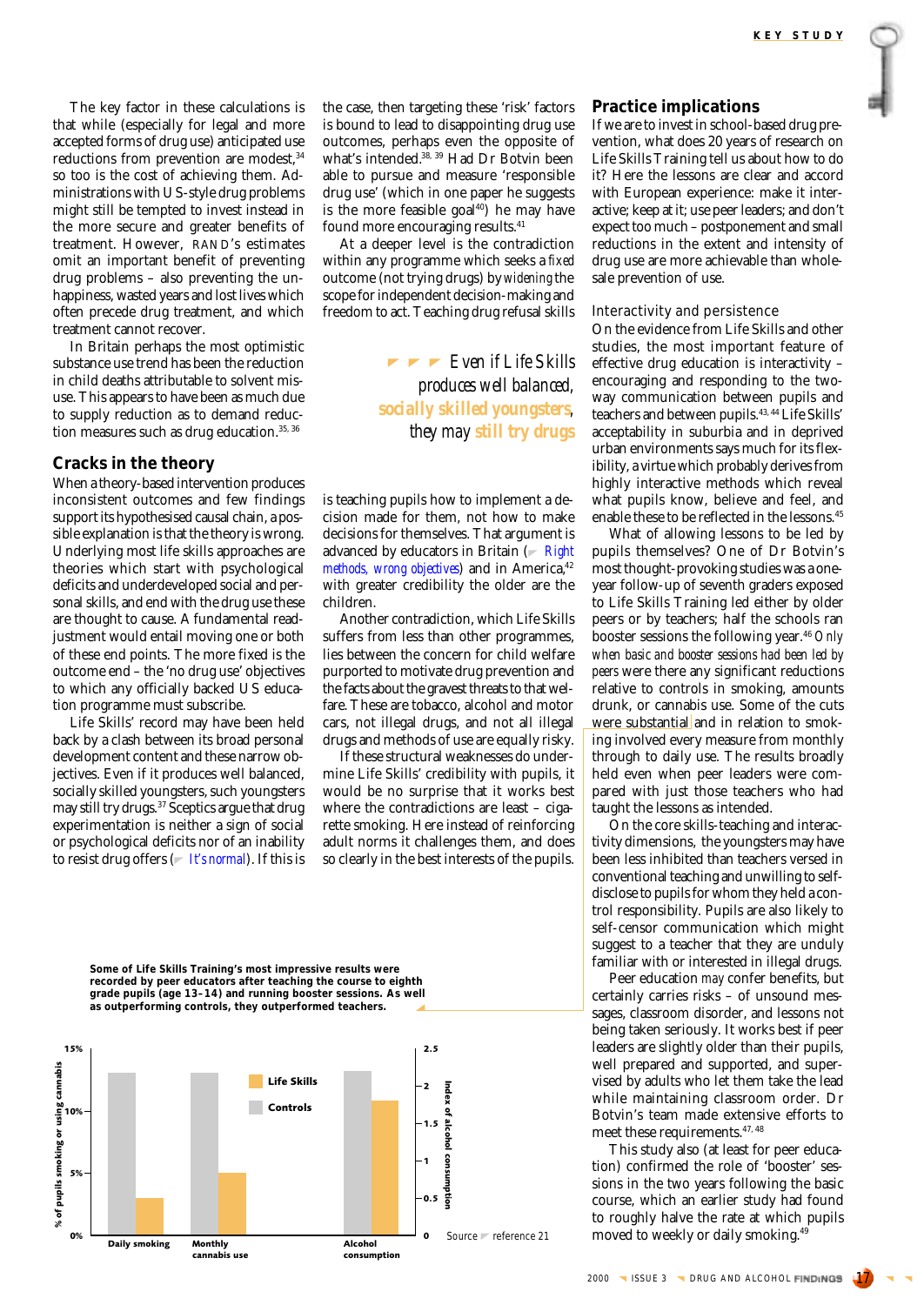# <span id="page-6-0"></span>**SECOND SIGHT**

#### **It's normal**

# *by* **Rodney Skager**

**made by**

Graduate School of Education and Information Science, University of California, Los Angeles. Professor Skager teaches adolescent development, writes on prevention issues and has directed the California Student Survey which monitors substance use and related information

For at least two decades substance use has been normalised among American adolescents. 'Normalised' implies more than statistics such as that 75% or more of 16-year-olds have tried alcohol and over half marijuana. Substance use is embedded in the teen social scene, the shared experience of users and nonusers, many of whom accept contact with drugs as normal. Within this context drug prevention education has failed because it is based on three false assumptions about adolescent development.

The first is that young people try drugs because they are **ignorant** of the consequences. In fact, they have direct information from observing other people and the experiences of themselves and their friends. This is why unreal, exaggerated anti-drug indoctrination fails. Early prevention messages are forgotten or contradicted when teens enter secondary school, when newly matured powers to question and construct alternative views mean that what adults say is no longer taken for granted.

The second assumption is that adolescents use substances to erase negative feelings caused by personal **deficits**. Given the pervasiveness of substance use, this virtually amounts to an assertion that there is something wrong with adolescents in general. At first it was assumed they were deficient in self-esteem; now that they lack social and life skills.

Most teens say children try drugs because they are curious or to have fun. Curiosity and wanting to have fun are normal motives – even for some adults – and do not reflect personal deficits. Rather than lacking social skills, most children learn very well how to get along in their own social world, constructing an

outside-the-home identity which has survival value in the peer social context where they spend their time and into which they project their future.

In this world drinking or using drugs is to participate in a ritual relevant to group identity and therefore relevant to the child's own sense of self. The meagre and highly qualified results achieved by life skills programmes are thus exactly what we would expect.

The third false assumption is that chil-

dren use drugs because peers **pressure** them to do so. Research in the USA and Britain suggests children spontaneously imitate what they know or believe their peers to do without having to be pressured. Given the normalisation of substance use, initiation into drugs is more accurately understood as spontaneous modelling of behaviours seen as normal or 'cool'.

Helping children who **are** deficient in social and living skills is fine. But most who experiment with or use substances occasionally are functional citizens of their own social world. Deficitoriented programmes administered across the board waste the resources of hard-pressed schools and are unlikely to survive without outside pressure and resources. A reinvented prevention would instead emphasise interactive and participatory learning in which the experience of young people is valued. The nature of the relationship between youth and teachers or facilitators would be primary, more significant than the content itself.

Based on a seminar presentation "Reinventing Drug Prevention Education for Adolescents" as summarised at a conference sponsored by the Association of the Bar of the City of New York, the New York Academy of Medicine, and the New York Academy of Sciences in New York on 17 March 2000. Full presentation with supporting references available from Professor Skager, e-mail rskager@redshift.com.

**A challenge to the most fundamental assumption Life Skills Training – that personal and social deficits lead to drug use.**

#### Right for Britain?

In some ways Life Skills Training fits the British tradition in personal, social and health education. In others it is clearly the product of a culture whose distinctness is masked by a shared language.

Features which would sit easily in Britain include Life Skills' insistence on tackling drugs in the context of adolescent personal and social development, the emphasis on skills rather than knowledge, and its placing of legal drugs on a par with illegal. The UK drug policy target of implementing lifeskills approaches in all schools by 2002 "based on evidence of good practice"50 makes the programme ripe for importation: there is only one off-the-shelf teaching package with 'Life Skills' in its title and at its core, and that one has an evidence base broader than any other.

However, rather than the structure and content of lessons, European health educators emphasise open communication based on a trusting, respectful relationship between teacher and taught, and prefer to see their role as offering opportunities for pupils to develop in ways not prescribed in advance and peculiar to each individual.<sup>51</sup> Life Skills' prescriptiveness – its set if modifiable content and predetermined outcomes – is alien to this agenda.

This prescriptiveness derives partly from America's more absolutist approach to drug use, reflected in policies which constrict the range of acceptable prevention objectives. Whatever Life Skills' ranking within the US drug education field, it is a limited field. The greater scope given European schools must bring other contenders into the frame.

For American under-21s alcohol is an illegal drug; in theory and even more in practice, for much younger Britons it is not, making 'responsible' use a practical objective – perhaps one reason why alcoholspecific interventions seem to work best.<sup>52</sup> Reinforced by federal regulations, prevention in the USA and the response to drug incidents at school are pervaded by zero tolerance attitudes<sup>53</sup> which must limit the scope for open communication between pupils and teachers, especially pupils considering or already using drugs illegally. Even with respect to illegal drugs, prevention in Britain is understood (though not openly) as having a high harm minimisation content, evident in the attempt to foster help-seeking and help-giving skills.

Among illegal drugs, Life Skills' focus on marijuana seems out of sync with UK priorities, now shifting towards preventing serious problems related to heroin and cocaine, <sup>54</sup> most of all drug-related crime. Dependent use and crime are concentrated among the psychologically and/or socially disadvantaged, and then just a small minority;55 universally applied programmes are unlikely to be a cost-effective antidote

*It's assumed that kids are ignorant*, *deficient, and pressured by friends. All three are wrong*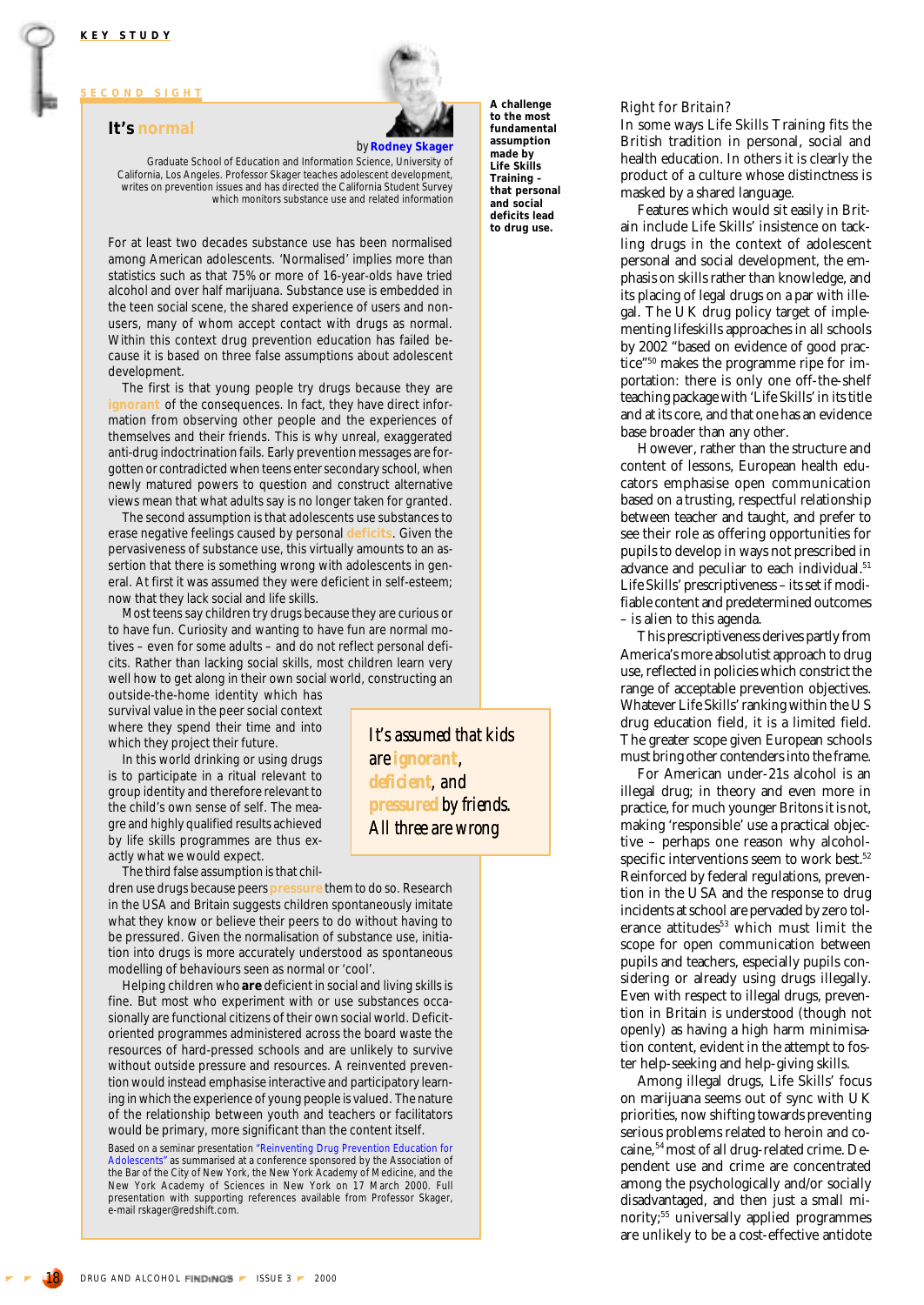# **Education is not the same as prevention**

Drug prevention aims to prevent substance use. Prevention may be primary – intercepting the development of drug use before it has started; secondary – stopping use which has started; or tertiary – reducing the extent and frequency of use, and possibly diverting users to less damaging substances and forms of use. Drug prevention is **against** substance use.

**Drug education** is intended to inform students about facts, contexts and consequences related to substance use. It includes the transmission of facts and information, discussion of this information, and opportunities to reflect on attitudes to the information and to the behaviours involved. Drug education is **about** substance use.

The hybrid term drug prevention education is confusing and contradictory. While not denying the links between education and prevention, British practitioners increasingly argue that an intervention which has a fixed intended outcome (ie, preventing certain behaviours) cannot also be accurately described as educational. In the latter the emphasis is on understanding and discussion, not behaviour change, and personal autonomy is acknowledged.

( *Do we need a programme?*). In the adolescent years themselves, preventing dangerous forms of solvent and stimulant use are probably more of a priority than cannabis.

Life Skills is most thoroughly proven in its impact on smoking, the form of drug use associated with the greatest damage, but not the one highest on the public's agenda. Also its content is mostly about fostering general adolescent development, a tack which might lack appeal for parents and politicians keen to see children 'taught' not to use drugs.

Such considerations raise questions over Life Skills' portability to Britain, as do social differences, especially with respect to race. Within Britain the US association between racial minorities and (known) problem drug use is not replicated, and claims for Life Skills suitability for minorities rest heavily on studies of Latino pupils.

Beyond content and style, the biggest question mark over Life Skills' potential role in the UK is the demands it makes on teachers and on the school timetable.

#### Demands outstrip resources

Though considered good practice, Life Skills' extended inputs led by regular teachers mean schools pressured to deliver academic results will be pushed to implement it in full. Its 30 45-minute lessons straddle key stage three, the years under greatest pressure from the statutory curriculum and where OFSTED inspectors found drugs teaching reached its nadir, often being relegated to tutorial lessons.

Following the report which in 1997 delivered that verdict,<sup>56</sup> little seems to have been done centrally to monitor and improve drug education. Demands and expectations are high, but have not been matched by statutory obligations or resources. Inevitably short cuts will be taken whose main attractions are price and minimising the load on teachers rather than quality.

**The danger of warnings**. *Findings* issue 1, p. 22–24. **Teaching in the tender years**. *Findings* issue 1, p.4–7. **Nuggets** 1.11, 1.12.

Adequate resources are not in themselves enough; teaching styles and abilities are critical. Interactive teaching – integral to Life Skills – makes heavy demands on classroom management. Teachers must themselves possess good life skills and feel comfortable about allowing children leeway to interact on the contentious topic of illegal drugs. Life Skills' training should help, but requires teachers to be released for two days. Even among teachers trained by Dr Botvin's team, few have the "skills, confidence or motivation to teach the ... skills training components";<sup>57</sup> "selecting high quality teachers" may be needed.<sup>58</sup>

The resource implications are substantial and perhaps unrealistic. An officially acknowledged shortage of teachers trained in drug education<sup>59</sup> is unlikely to be turned round in the near future. Latest guidance on initial training<sup>60</sup> omits an earlier call<sup>61</sup> for a grounding in drug education, and in their general content the courses major on knowledge rather than teaching skills such as active learning.

In-service training might help but is vulnerable to competing priorities. The £7 million per year Drugs Prevention Standards Fund is now incorporated in a Social Inclusion Fund. There is no obligation to spend this money on training, or even on schools, and the requirement that local authorities match spending £ for £ could deter some.<sup>62</sup> Previous drug training grants failed to benefit over 8 in 10 schools.<sup>63</sup>

Beyond frontline teachers are the heads,

# **Do we need a programme?**

Whatever the virtues of Life Skills Training, are universally applied school programmes of any kind the way to prevent drug problems? One view is that while **education** about drugs can and should be universal, **prevention** should be far more targeted and flexible.

The advantages of a set programme relate mainly to quality control. If a proven, high quality programme is implemented as intended by able and well trained teachers, schools and parents can feel confident that at the worst it will not backfire and that prevention effects are likely. A good programme will incorporate mechanisms to mould it to can feel confident that at the worst it<br>will not backfire and that prevention ef-<br>fects are likely. A good programme will<br>incorporate mechanisms to mould it to<br>the pupils whilst ensuring that key inputs are effectively delivered, reducing performance variability between teachers. Schools under pressure to meet drug policy targets can clearly show they are doing something and justify it on scientific grounds. rate effectively delivered, reducing<br>ormance variability between teach-<br>Schools under pressure to meet<br>policy targets can clearly show they<br>doing something and justify it on sci-<br>fic grounds.<br>he counter-argument is based o **Example and the same as prevention** in the same as prevention, the many intervention and proportion intervention intervention intervention intervention intervention intervention intervention intervention intervention inte

The counter-argument is based on the fact that most children do not use illegal drugs and very few become problem drinkers or drugtakers. Perversely, while universal prevention programmes hit many who do not need intervention, they miss many who do. Serious drug use in adolescence is often accompanied by truancy, school exclusion and a disdain for drug education. In this vision what schools need is not a universal prevention programme, but **mechanisms to pick up on the atypical few** at serious risk (who will often manifest a range of behaviour problems) and then suitable people and services to refer them on to for individualised help.

Given its prevalence, the likely escalation in use once started, and the resultant health damage, advocates of targeted prevention might make an exception for tobacco. From this perspective there is a case for Life Skills Training to return to its roots – the prevention of smoking.

school governors, local education authorities, politicians and schools inspectors who provide the resources and set the parameters within which teachers feel able and motivated to teach, and outside of which they feel vulnerable. To sustain a life skills programme, teachers need to feel confident of their support and that the school values this kind of work.

In its favour, there is far more to Life Skills Training than drugs. Much of it could double as a personal and social skills curriculum and its teaching methods (rather than the detailed programme) could inform